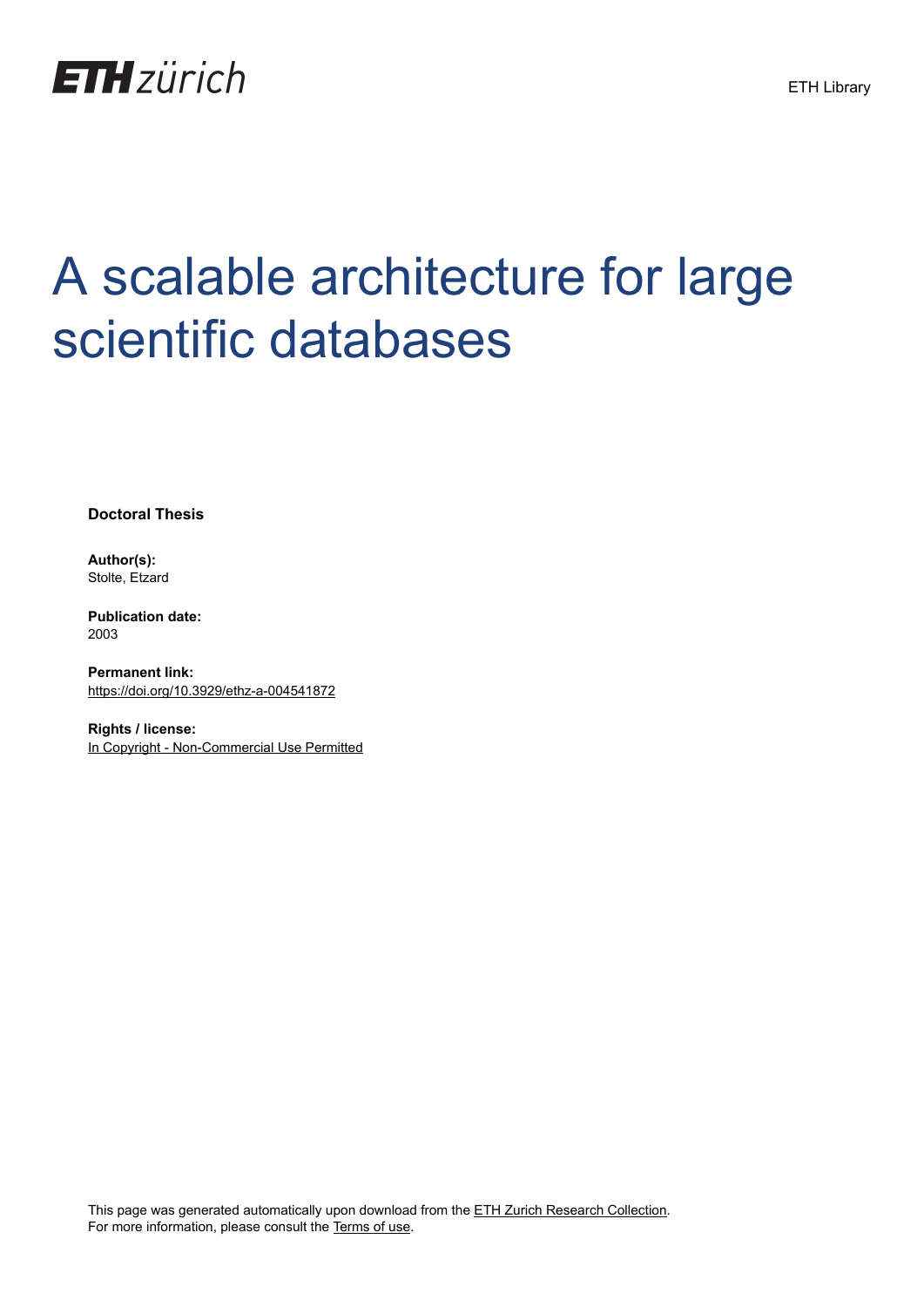Diss. ETH Nr.  $\overline{15021}$ 

## **A Scalable Architecture for Large Scientific Databases**

A dissertation submitted to the SWISS FEDERAL INSTITUTE OF TECHNOLOGY ZURICH

for the degree of

Doctor of Technical Seiences

presented by **Etzard Stolte** Diplom-Informatiker Universität Bielefeld born September 30, 1963 citizen of Germany

accepted on the recommendation of Prof. Dr. G. Alonso, examiner Prof. Dr. G. Weikum, co-examiner

2003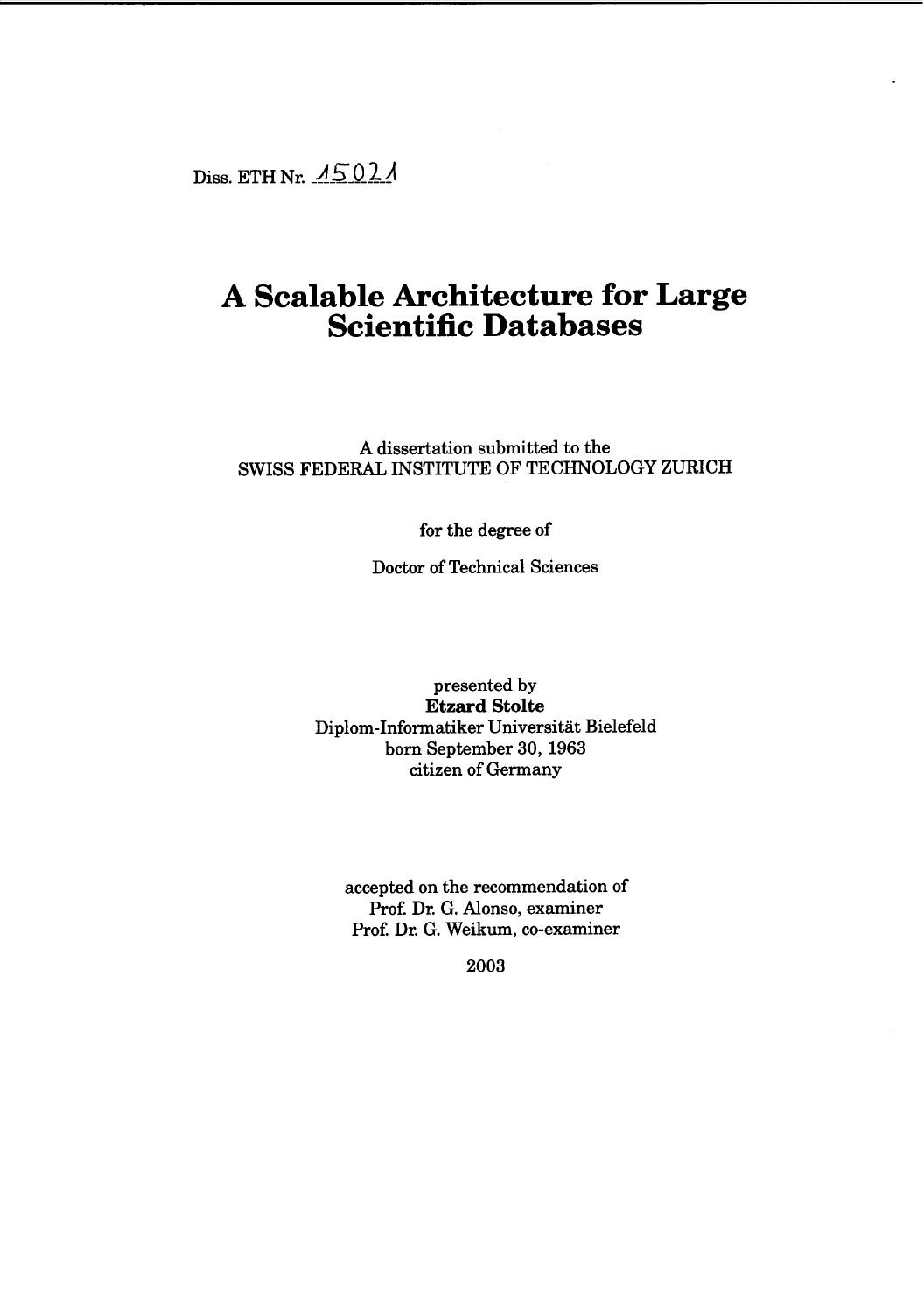## **Abstract**

Modern scientific data repositories impose unique requirements on the underlying databases, such as very large data volumes, complex integration with external processing subsystems, and often non-predictable queries. Such challenges are commonly encountered in many applications from various disciplines, such as physics (e.g., astrophysics, geophysics), biology (e.g., ecology, genomics, proteomics), and medicine (e.g., biomedical imaging, clinical knowledge management). This thesis presents variety of novel techniques and a dient/server architecture to optimize storage and processing of such data. Most importantly, we present a method to stream approximated numeric data to specialized database clients for processing and visualization. Dur system architecture supports the handling and query processing of very large data volumes at any level of approximation needed. The practicability and effectiveness ofthese innovations has been demonstrated with the HEDC (RHESSI Experimental Data Center), a multi-terabyte repository built as part of this thesis for the NASA RHESSI satellite. The experimental validation of HEDC has proven that these techniques significantly accelerate data analysis and visualization, reduce server load, and keep system overhead (l/O, transfer across network, processing) low. Dur methodology is generic in the sense that processing and visualization of any numeric attribute may be optimized, if approximated values make *sense* in that context.

The main contributions of this thesis are

- an extension mechanism for generic database systems to build *approximated materialized views*
- a method to provide multi-resolution *trial-and-error analysis* over very large data spaces
- a method for truly *interactive database visualization* of millions oftuples
- *• ageneric S-tier architecture* to provide such servicestransparent to external programs and users, while at the same time coping with the typical changes in processing algorithms, computing environments, database schemas, and usage patterns
- $\bullet$  a production system based on this architecture, the HEDC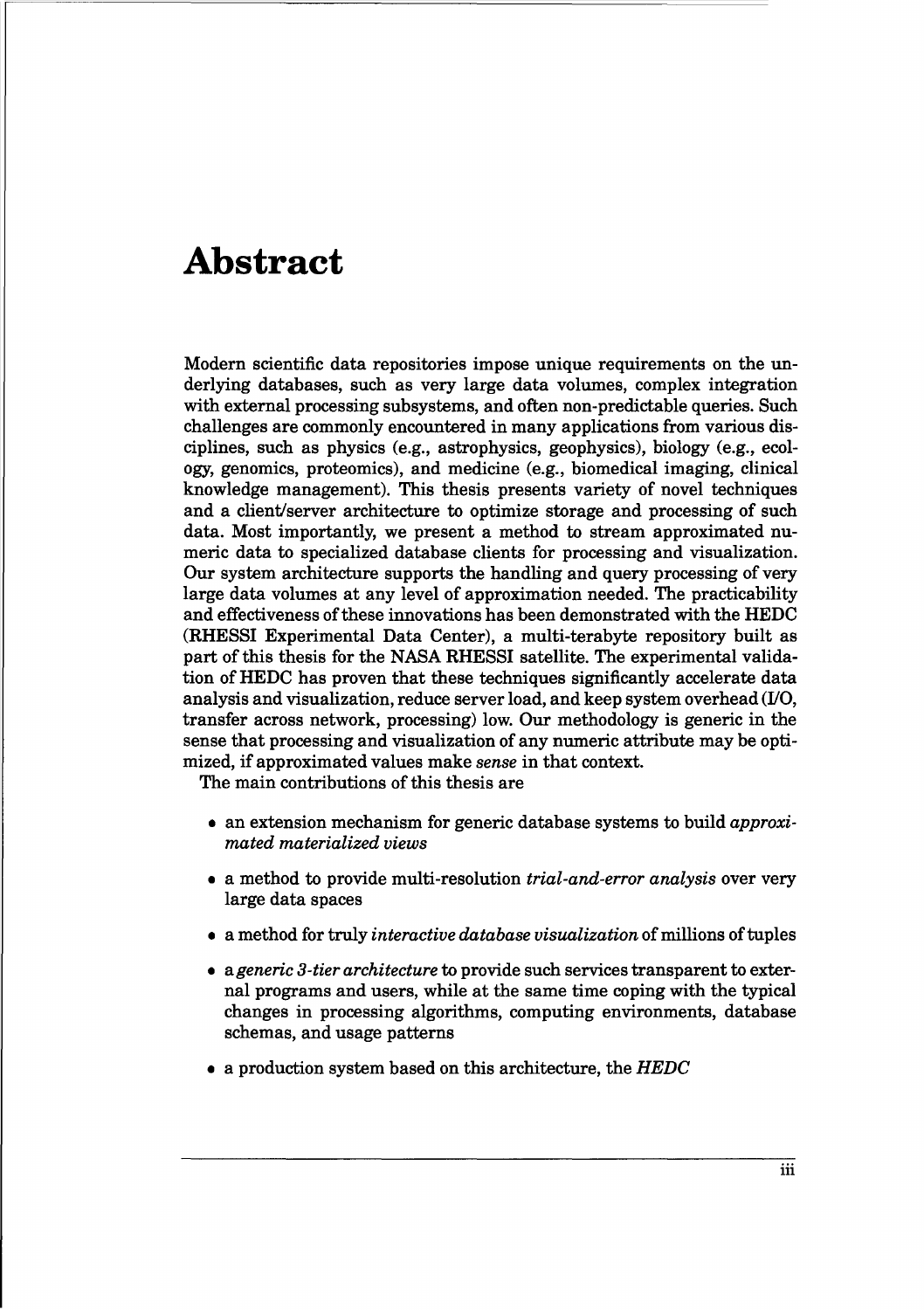• the *StreamCorder*, a HEDC client written in Java that offers progressive data processing and interactive database visualization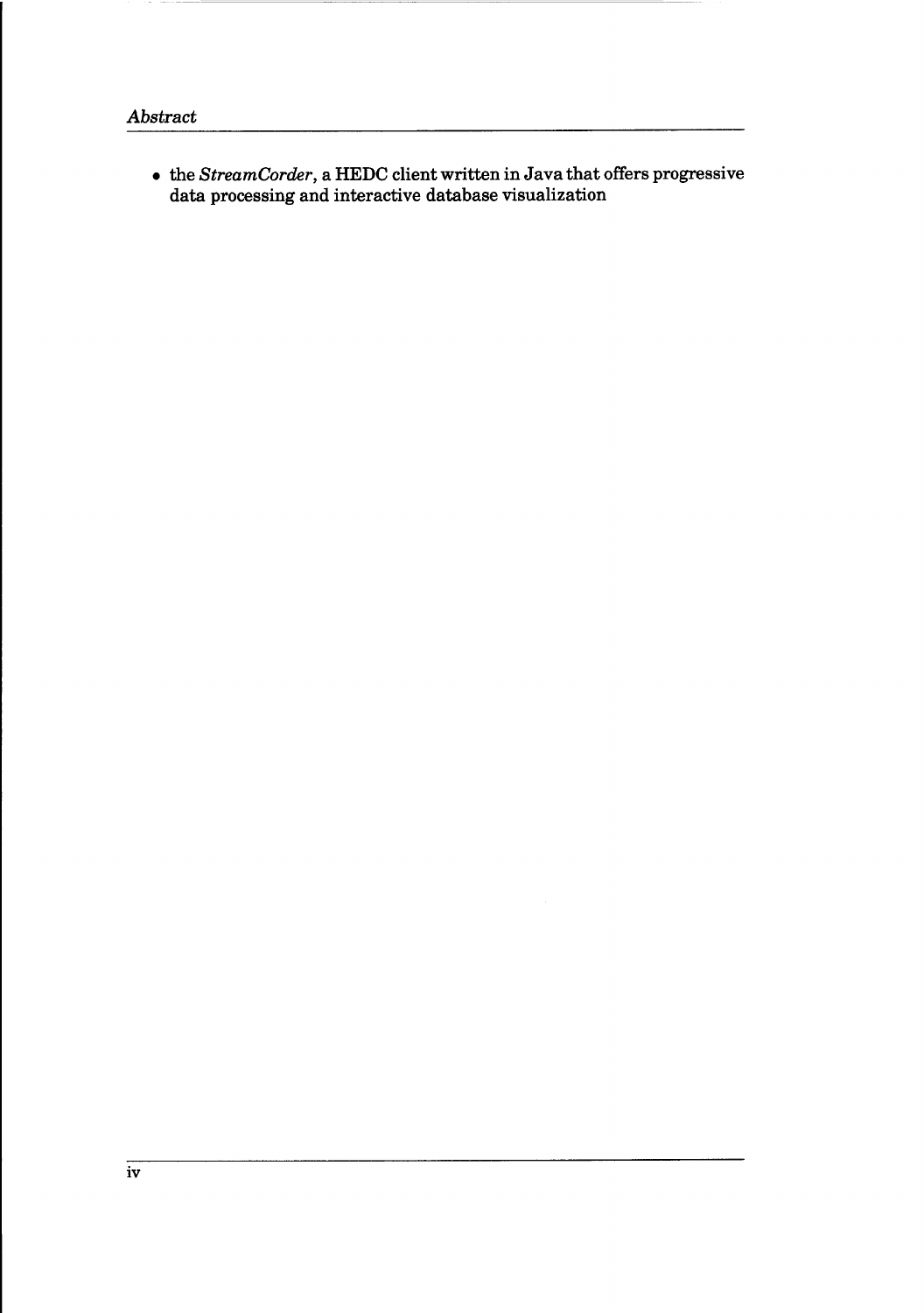## **Kurzfassung**

Wissenschaftliche Informationssysteme stellen besondere Anforderungen an die ihnen zugrunde liegende Datenbank, wie zum Beispiel ein sehr grosses Datenvolumen, eine komplexe Integration externer Analysesysteme und oft schwer vorherzusagende Suchen. Diese Art von Problemen sind typisch für Informationssysteme in einer Vielzahl von Fachdisziplinen, wie der Physik (Astrophysic, GeoPhysik), der Biologie (Ökologie, Genetik) und der Medizin (bildgebende Verfahren, klinische Datenverwaltung). In dieser Doktorarbeit werden eine Reihe von neuen Methoden und eine Client/Server Architektur vorgestellt, um die Verwaltung und Nutzung solcher Systeme zu optimieren. Insbesondere werden Techniken zur approximativen Verarbeitung von numerischen Attributen innerhalb der Datenbank vorgestellt. Die Effektivität der Methodik konnte beim HEDC (RHESSi Experimental Data Center) unter Beweis gestellt werden, dem im Rahmen dieser Dissertation entwickelten, mehrere TeraByte grosse Datenzentrum des NASA RHESSI Satelliten. Experimente belegen, dass die in dieser Arbeit vorgestellten Methoden nicht nur Analyse und Visualisierung entscheidend beschleunigen, sondern auch die Serverlast (Suchen, I10, Netzwerkübertragung, Datenverarbeitung) deutlich verringert. Die Methodik ist verallgemeinerbarin dem Sinne, das die Verarbeitung und Visualisierung jedweder numerischer Daten optimiert werden kann, so weit approximative Werte *Sinn* machen. Die wichtigsten Beiträge dieser Arbeit sind:

- eine methode handelsübliche Datenbanken mit *approximativen Materialisierten Sichten* zu erweitern
- eine Methode zur progressiven Analyse sehr grosser Datenmengen
- eine Methode zur *interaktiven Visualisierung* von Millionen Datensätzen
- eine 3-Tier *System Architektur* um solche Methoden für beliebige Datenbanken innerhalb der üblicherweise sehr dynamischen Umgebung von Analysealgorithmen, Rechenumgebungen, Datenformaten und Benutzermuster einzusetzen
- $\bullet$  ein Produktionssystem, das HEDC, welches mit dieser Archtitektur entwickelt wurde